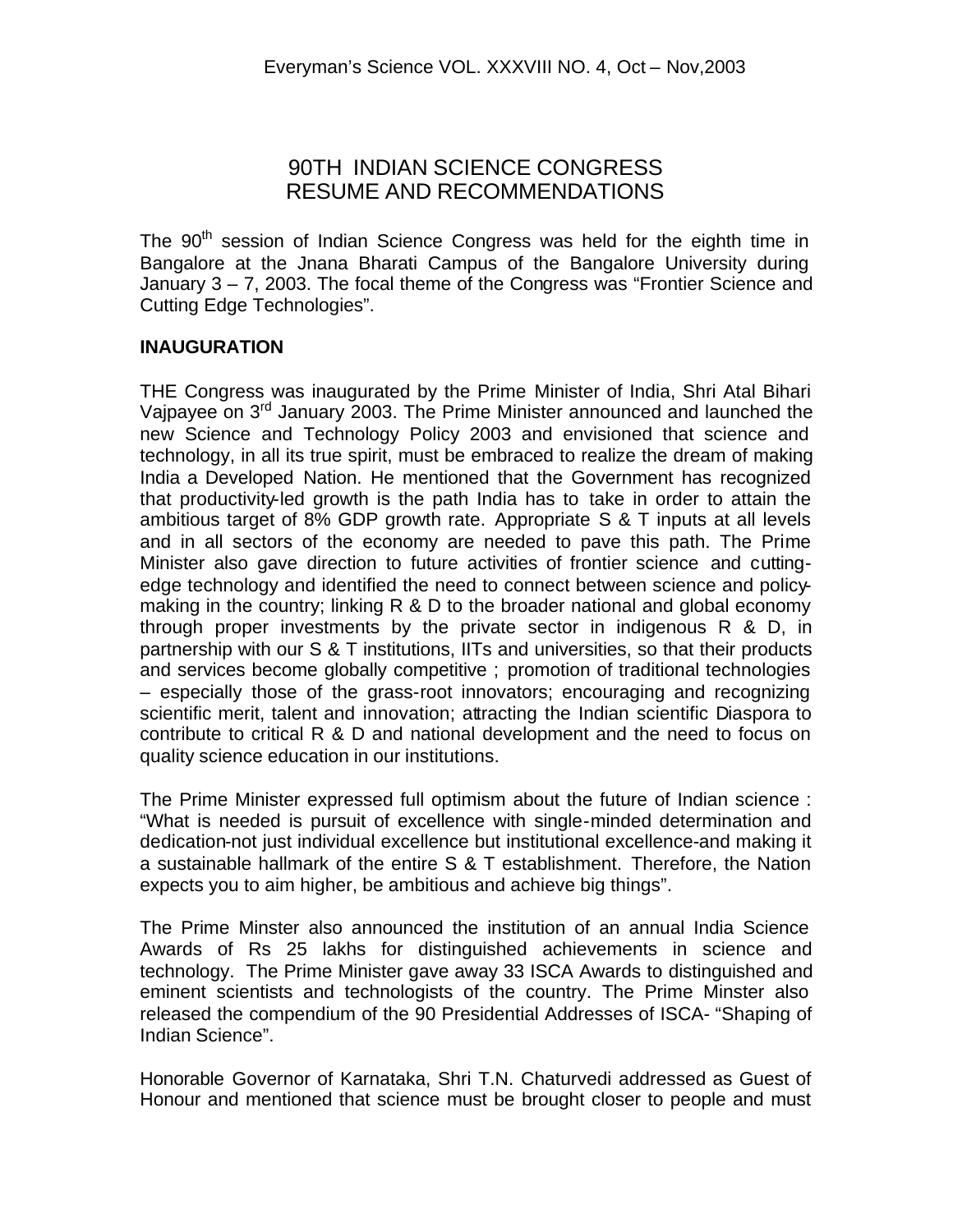be able to address day-to-day problems of society and individuals. He mentioned that India had made spectacular progress in science and technology but the results have to be really felt by people.

Prof. Murli Manohar Joshi, Hon'ble Minister for science & Technology, Government of India, in his address, cautioned not to be entrapped in the consumerist techno-economic dream of the western world, but to root science and technology in our social context. He called for science to be people-friendly and to bring common man closer to science, Prof Murli Manohar Joshi released the "Biodiversity Atlas of India".

Shri SM Krishna, Chief Minister of Karnataka, released the proceedings of the "University Meet", and mentioned that after the Information Technology revolution, it is now time for science and technology to reach out to people in remote areas. He called for political entrepreneurship where experimentation is encouraged and good ideas replicated.

Shri Ananth Kumar, Honorable Minister for Urban Development, released the Procedings of the Plenary Sessions of the  $90<sup>th</sup>$  ISC – "Frontier science and Cutting-Edge Technologies".

Hon'ble Smt. Vasundhara Raje, Minister of state for space ; Minister of State for S & T. Hon'ble Shri Bachi Sing Rawat and Karnataka State Ministers-Dr G. Parameshwar. Minister for Higher Education, Prof. B.K. Chandrashekar, Minister for Primary and Secondary Education; Shri D.B. Inamdar, Minister for Information Technology and Smt. Nafeeza Fazal, Minister for Science and Technology were also present at the Inauguration.

Dr. K. Kasturirangan, General President, ISCA, in his Presidential Address, outlined the major successes of Indian science and technology and mentioned that the Indian scientific and technological enterprise has become a fundamental condition of modern survival. The dynamic enterprise that S & T represents requires a timely leap to the next stage to meet the challenges of frontier science and cutting edge technologies in service to the nation and its people.

Shri Mukund Rao, Local / Organizing secretary from ISRO proposed the Vote of Thanks.

# **PRESIDENT OF INDIA'S SUMMIT ADDRESS AT SPACE SUMMIT**

The Space Summit was a unique event of the  $90<sup>th</sup>$  session and was held on January 4,2003. The Summit was inaugurate by Smt. Vasundhara Raje, Hon'ble Minister of Space, Government of India. The Honorable President of India, Dr A.P.J. Abdul Kalam, attended the  $90<sup>th</sup>$  Indian science Congress on January 4,2003 and delivered the Summit Address at the "Space Summit" and outlined his vision for the global space community for a prosperous, happy and secure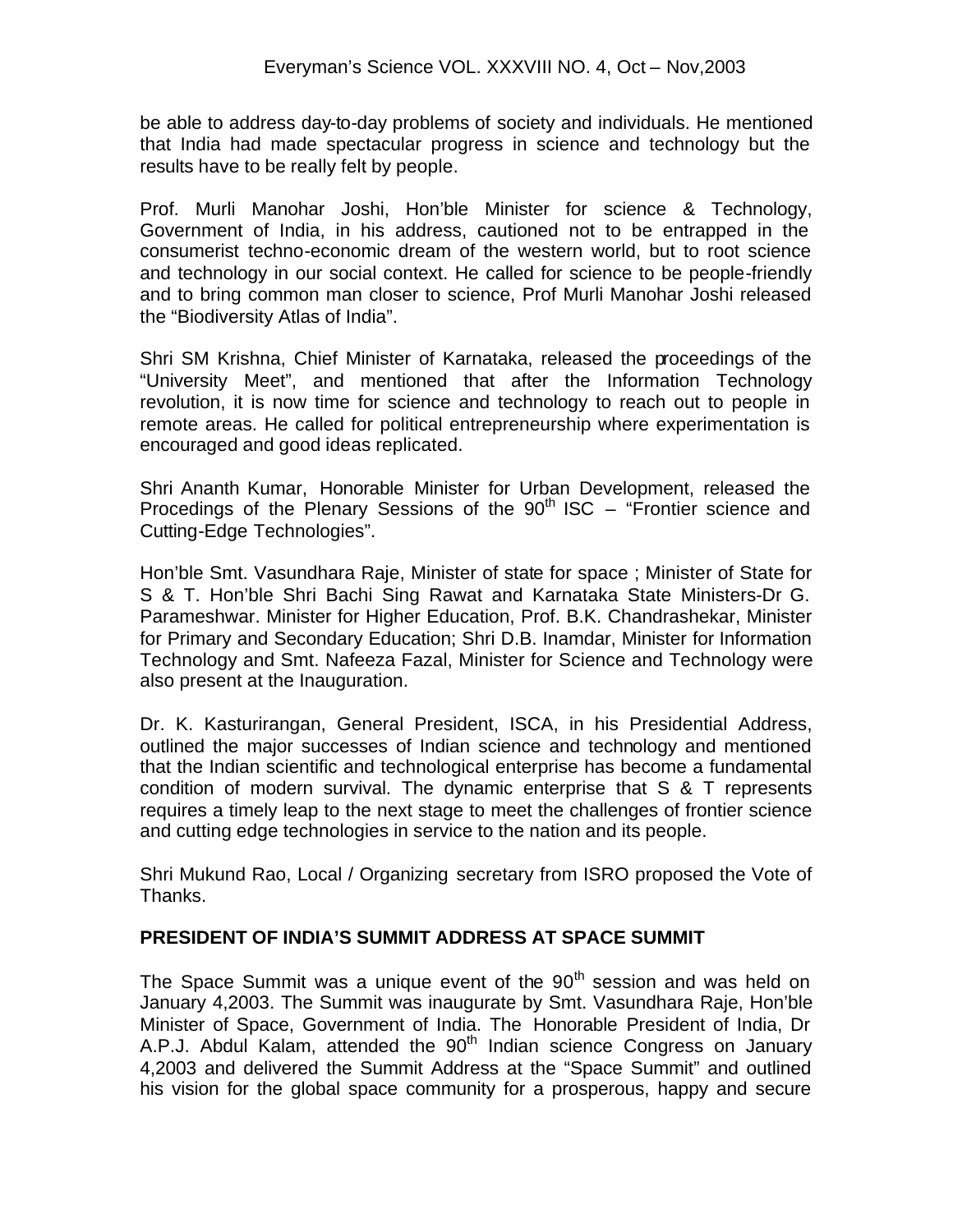planet Earth. The President emphasized the need for GDP growth of 8% as an important goal for India. In this context, he brought out the role of technology; its relationship with the development and well-being of society and the need to transform Indian society into a knowledge society. The President observed that global terrorism is affecting the overall development of societies – which itself is originating from poverty, illiteracy and unemployment. The President saw a role for energy from space as a growing possibility in the  $21<sup>st</sup>$  century. The role space can play, in solving the problem of water and the role in integrated and sustainable development, was highlighted. The President envisioned perspective of international cooperation to address common issues including the cost of access to space and cost reduction strategies. He also outlined the need for strategies to combat dangers from Asteroids, debris to space objects etc. The President even suggested the need for a creation of an international space force for safeguarding the assets in space.

The Space Summit, Chaired by Prof M.G.K Menon, also had presentations from the space agency chiefs of France ; Thailand ; World space, USA ; UN OOSA, Vienna ; India ; Malaysia ; NASA, USA ; ESA ; Chinese Space Agency and NOAA, USA. Under the "Space Bridge Demonstration" of the Space Summit, two live demonstrations on Space for Tele-Medicine and Space for Development Communications were organized.

# **90TH ISC SESSIONS**

More than 6200 delegates comprising eminent scientists, technologists, academicians, common citizen's and experts from all over India and abroad participated in the Congress. The  $90<sup>th</sup>$  session was organized in 6 Plenaries addressing key frontier science and cutting-edge technologies ; 3 Panel Discussions on key technology areas ; 3 Public Forum Sessions for interaction by the public ; 14 parallel sectional Symposia ; a unique Space Summit having heads of more than 12 space agencies of the world ; a University Meet addressing the challenges of university science education in the context of frontier science and cutting-edge technologies; a special Science br School; Children's session attracting more than 2000 school students and a Leadership Summit (organized in collaboration with Confederation of India Industry) as a Pre-Congress activity. A total of about 800+ papers were presented either as oral or poster papers in the 20 major sessions of the  $90<sup>th</sup>$  ISC.

# **SCIENCE FOR SCHOOL CHILDREN SESSION**

The Science for school Children session was inaugurated by Dr B.K. Chandrasekhar, Minister for Primary and Secondary Education, Karnataka on January 3, 2003 in the afternoon. The Exhibition of this session was inaugurated by Smt. Nafeeza Fazal, Minister for Science and Technology, Karnataka. The Honorable President of India, Dr. A.P.J. Abdul Kalam interacted with the children in this session on January 4,2003 and addressed them. In a very touching and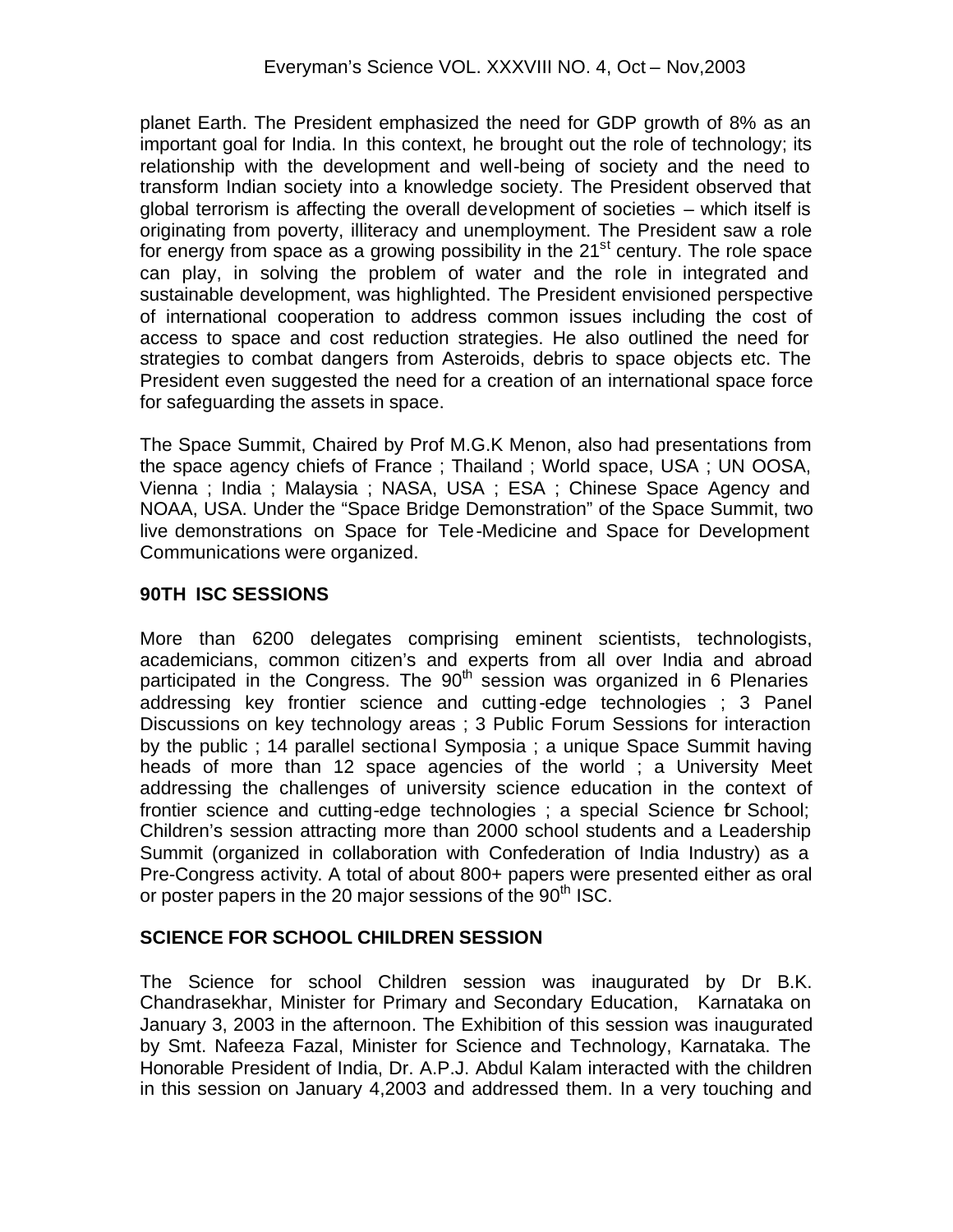motivating manner, the President urged the children to work for a developed India and also to condition their mind to question and enjoy the magic of science.

#### **SCIENCE EXPO-2003 EXHIBITION**

The Prime Minister also inaugurated the "Science-Empo-2003; Pride of India" exhibition organized on the occasion by MM Activ, Pune and had the participation of about 125 S & T agencies from the government private and academic sectors. A unique aspect of the Expo was the "Hall of Pride" depicting the life and achievements of India's 2 proud scientis / technologists – Dr Vikram Sarabhai and Mr. Dhirubhai Ambani. The exhibition was open to public and attracted almost 2 lakh people over the 5 days of the Congress. The Honorable President of India, Dr. A.P.J. Abdul Kalam also visited the Science Expo exhibition on January 4,2003.

#### **RECOMMENDATIONS**

The delegates of the Congress had extensive deliberations in the various sessions of the Congress and offered valuable inputs and directions – which have been encapsulated in the recommendations of the  $90<sup>th</sup>$  Congress. These recommendations could be appropriately considered by the various departments / institutions of the Government, private sector and the academia.

#### **S & T POLICY**

- The science and Technology Policy 2003 must be implemented as outlined to build a new and resurgent India that continues to maintain its strong democratic and traditional links and to readily adapt to the rapidly changing world order. An annual review of the S & T policy be conducted to identify specific directions and tasks and the Policy be also regularly updated / modified / re-structured every 5 years to adapt to changing environments.
- The institution of the India Science Award is encouraging and must recognize distinguished and meritorious achievements in science and technology.

#### **ENERGY DEVELOPMENT**

• It is essential to define an Energy Policy for the nation that will give enough preparation, planning and induction time for all new sources of energy, to mature the technology and to make them economical. For this, a thorough knowledge and study of the prospects, economics, and longterm environmental concerns due to implementation of various energy related technologies are necessary.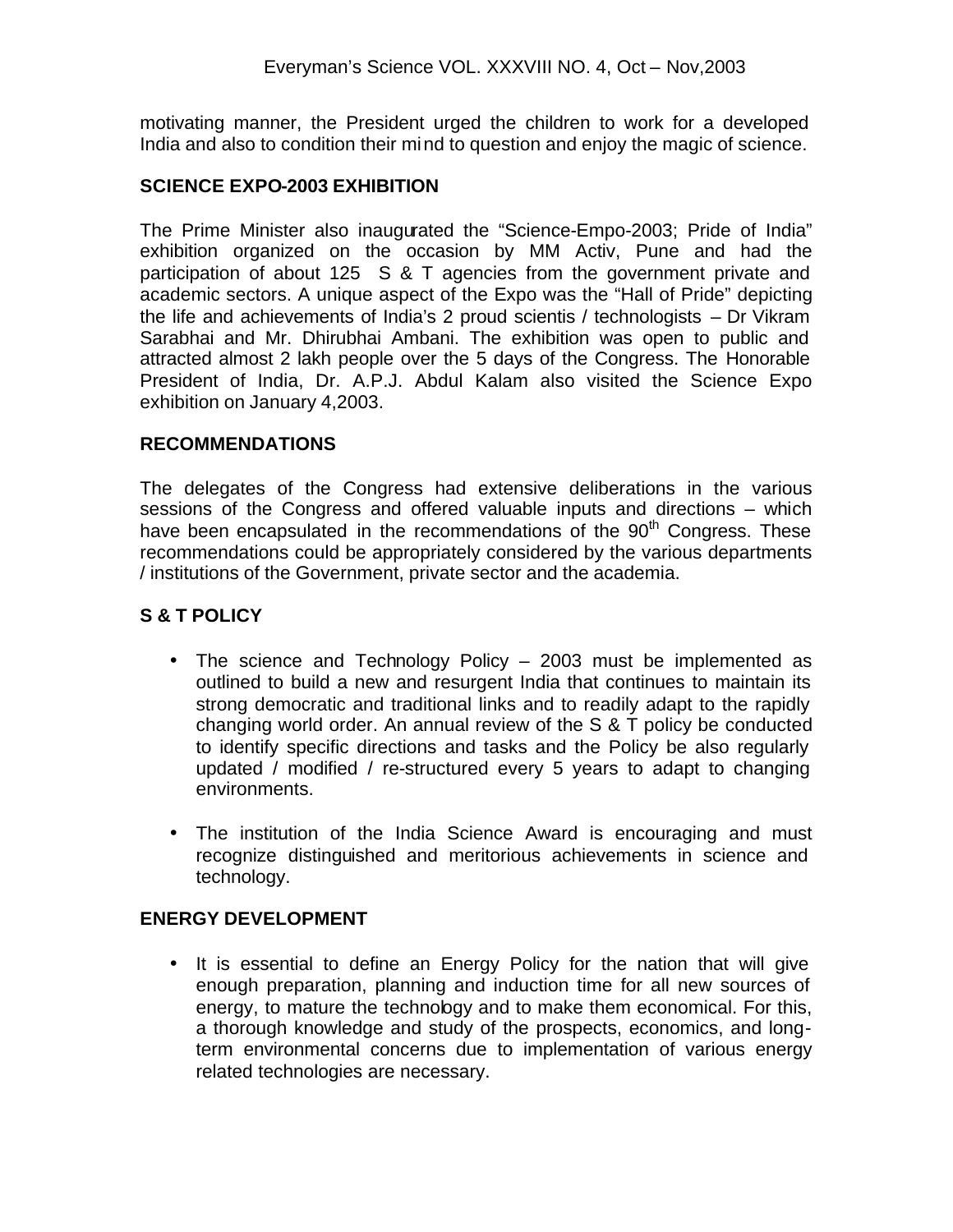- Considering the dwindling resources of petroleum based fuels it is essential to plan for alternate sources of fuel for transportation. The technology developments in alternate energy sources such as hydrogen, various types of fuel cells, gas-hydrates, methanol, bio fuels, electric operated vehicles need to be thrusted. Appropriate level of assessment of switch over process from conventional fuel to alternate fuels is required to ensure economy, easy availability and public acceptance.
- A systematic programme for the exploration and exploitation of gas hydrates may meet the ever-increasing requirement of energy for country like ours. On the other hand, it can reduce the environmental hazard, if exploited properly.
- It is proposed that a broad based national consultation involving the R & D institutions, industries and the energy utilities be held early to prepare a hydrogen vision and a road map for the next few decades.
- Significant technology development in nuclear fusion has taken place worldwide. This is a form of energy generation, which we have to be ready to harness in the future, when all other energy sources become dearer or even inaccessible. A programme for fusion energy needs to be developed in India.
- The potential of Nuclear Energy to provide energy in the required form to meet all specific needs, mainly as grid based electricity generation but also for space and water heating, desalination of sea water to make potable water, non-grid based small nuclear power packs to supply electricity and energy at remote places etc. needs to be explored. New type of fuel and reactor configurations need to be evolved to have better performance & economics.
- For any energy option to be sustainable, it is essential to minimize its longterm environmental impact-specifically addressing the global and local environment and climate change. As per Kyoto Protocol efforts are being made world over to address these issues and it is important for India also to know and keep a watch on these concerns at the global and the national level.

# **BIOSCIENCE AND GENOME RESEARCH**

• Rapid progress in genome science and a glimpse into its potential application have spurred observers to predict that the biology will be the foremost science of 21st Century. Technologies and resources generated already are having major impacts on research across the life science Molecular Medicine ; Microbial Genomics ; Risk Assessment ; Bioarchaeology , Anthropology, Evolution and Human Migration ; DNA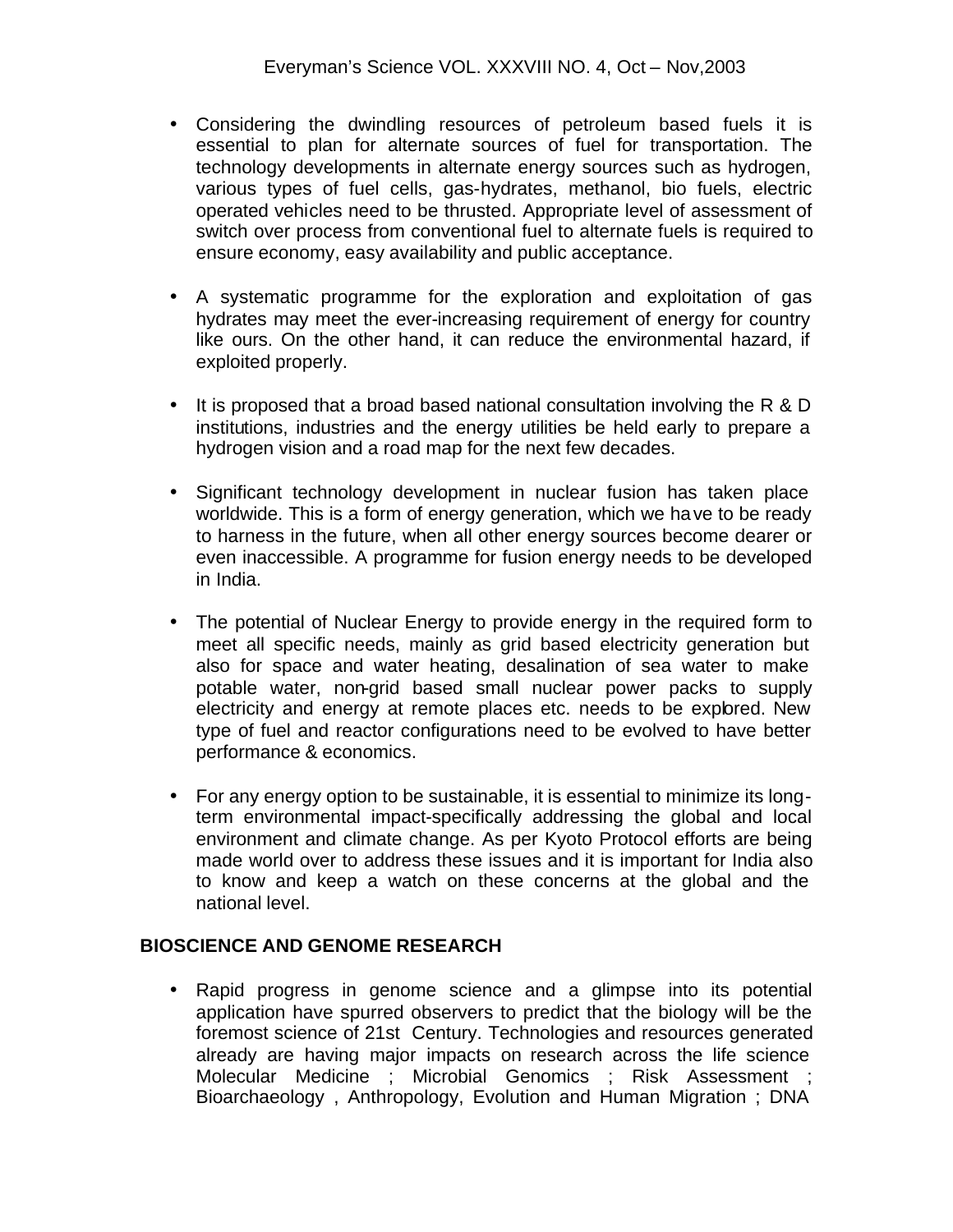Identification ; Agriculture, Livestock Breeding ; and Bioprocessing. The nation needs programmatic direction in these areas to be at the front-end of genome science.

- Bioinformatics and Life science Informatics are also an emerging discipline, concerned with the organization, modeling, analysis, and interpretation of data and information arising from research and development within the life sciences. The considerable "algorithmic complexity" of the underlying biological systems requires a huge amount of detailed information for their complete description. Very rapidly, vast amount of biological information is becoming available including DNA / RNA and protein sequence and structure databases, metabolic and many others. The key to advances in biology lies in the organization and utilization of these information repositories and future biological experiments and studies. We need to undertake concerted programmes in these areas.
- Formidable challenges of new diseases, drug-resistant pathogens, deadlier vectors, a growing geriatric population and a strained health delivery infrastructure face the nation and the challenge is in harnessing new biology for healthcare. A strategic initiative in this direction is essential.
- Biotechnology is premier precision tool and it is these precision technologies which are today being applied for societal welfare and economic progress. We need to expand our efforts exponentially to become leaders in the world and for our own sustenance in harmony from environment.

# **NANOSCIENCE AND ADVANCED MATERIALS**

- There has been an explosive growth of Nanoscience and technology in the last decade, primarily because, of the availability of new methods of synthesis of nanomaterials as well as tools of characterization and manipulation. A good strategic and integrated mission oriented approach is required to be in the fore front of this immensely important technology.s
- The immediate goals of the science and technology of nanomaterials could be:

\* to fully master the synthesis of isolated nanostructures (building blocks) and their ensembles and assemblies and desired properties, \* to explore and establish nanodevice concepts and systems architecture, \* to generate now classes of high performance materials, including biology-inspired systems, \* to connect Nanoscience to molecular electronics and biology, \* to improve known tools while discovering better tools of investigation of nanostructures,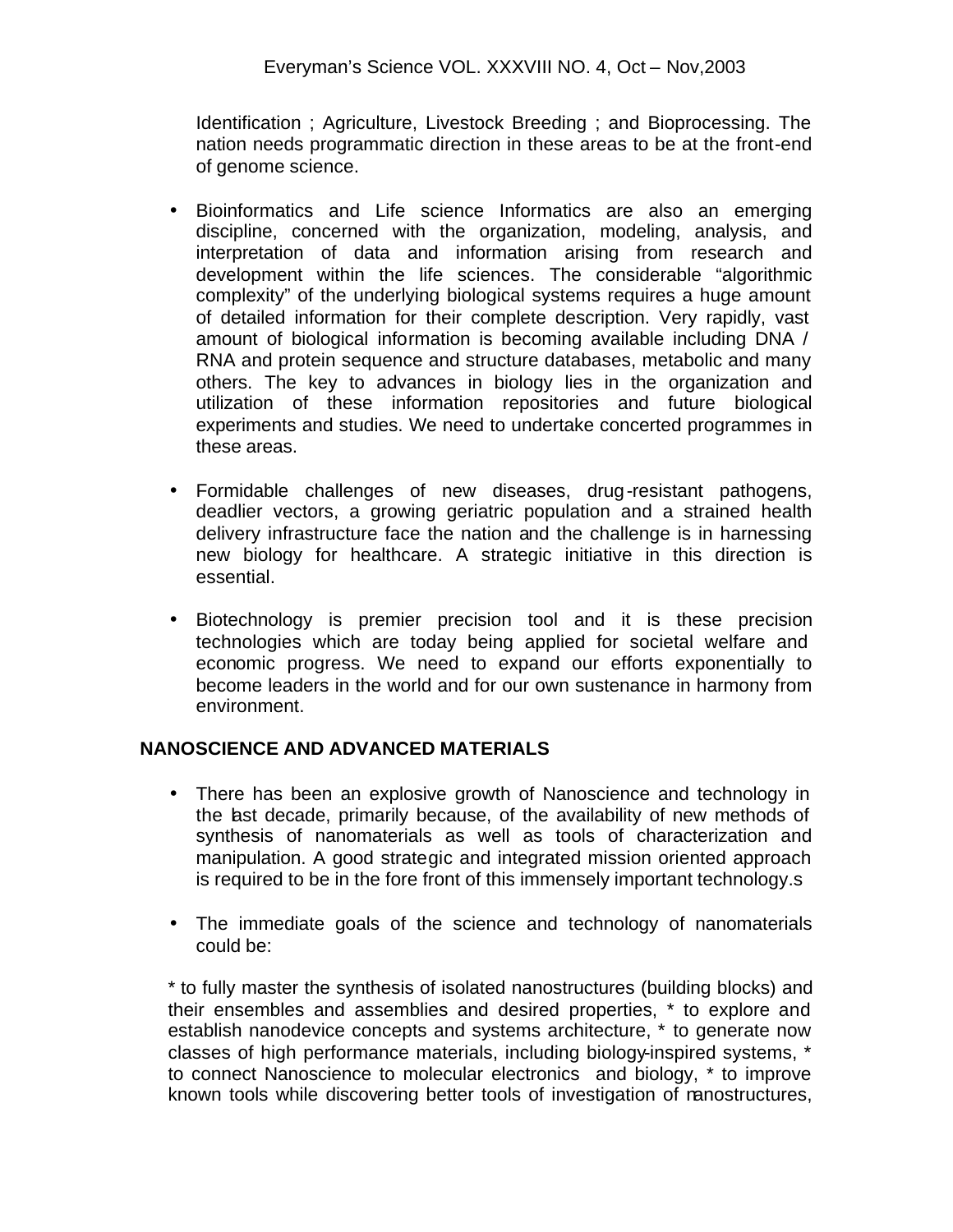and \* to develop applications of nanotechnology of great societal and economic relevance-say, in the production of novel materials and devices, in nanoelectronics and computer technology, space technology and in medicine and health care.

• The science of Nonmaterial is truly interdisciplinary encompassing physics, chemistry, biology, materials and engineering. Interaction amongst scientists with the different backgrounds will undoubtedly create new science and in particular new materials, with unforeseen technological possibilities. While there is some effort in nanotechnology in a few academic laboratories, there is a need to establish dedicated centers with the required infrastructure and experimental facilities.

# **KNOWLEDGE SOCIETY**

- In the modern society, knowledge creates new opportunities for action. It drives innovation and innovation drives progress. Hence, today, knowledge is the most important force of production that drives economic growth. Creating a knowledge society is fundamental to fulfilling the vision of a developed India.
- India should leverage the power of information technology to leapfrog poverty barriers, and promote economic and social development. The ongoing miniaturization and increasing computing power will strengthen this process. In this context, it is important to bridge the 'digital divide' that threatens to marginalize the poor in India. In this context, the government needs to partner with the private sector in building a knowledge infrastructure.
- Specific action-oriented initiatives in the following areas are called for :

\* India needs vast improvements in connectivity – especially in remote areas by using wireless access. Cyber cafes in the urban centers and village information kiosks in the rural areas can enhance the reach of IT. \* For the masses to derive the benefits of information technology, focus should be on developing applications that support local languages. In addition, increased use of voice applications will let the people interact with computers using the spoken language. \* Steps to reduce high tariff levels for hardware in India are required. Currently, the cost of hardware is significantly higher as compared to the rest of the world.

• Education is fundamental towards building a knowledge economy. Higher level and better-quality education and training of the workforce is a major stimulant for economic growth. Government, industry and academia have to partner in building a competent and industry-savvy educational system.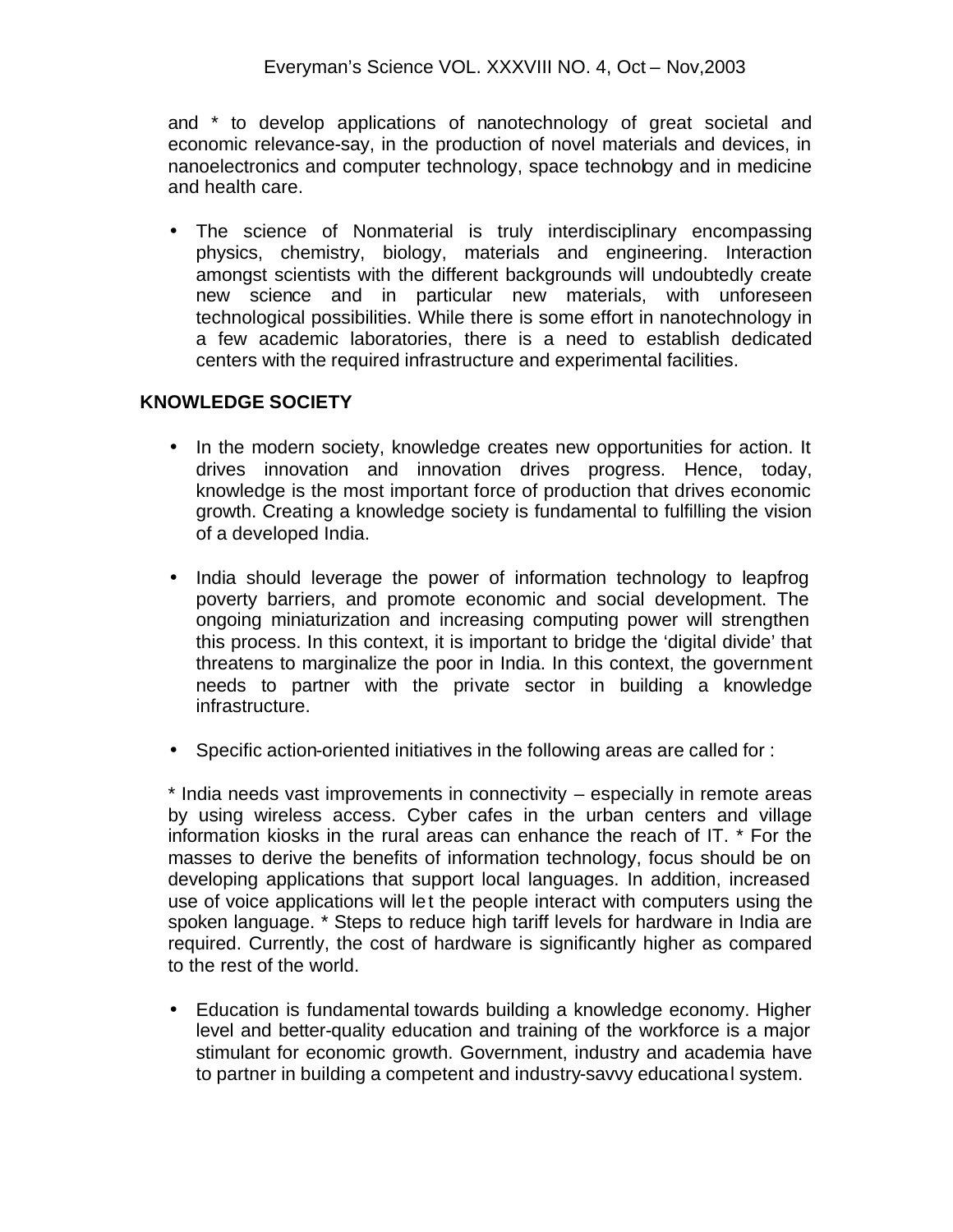• An e-governance Mission needs to be launched to provide efficient citizen services and bringing government closer to the people. A broader initiative to use ICT for Development is also needed, focusing on such applications as tele-medicine, e-learning, on-line expert advice to agriculturists, etc. These would, together, help to achieve empower the masses in India.

#### **FOOD, NUTRITION AND ENVIRONMENTAL SECURITY**

- The impact to science and technology for Food, Nutrition and Environmental Security is profound, Biotechnology will play an increasingly important role in strengthening food, water and health security systems. All food safety and environmental concerns should be addressed with the seriousness they deserve. A broad bassed National Commission on Genetic Modification for Sustainable Food and Health Security should be set up, consisting of independent professionals, environmentalists, representatives of civil society, farmers' and women's organizations, mass media and the concerned Government regulatory authorities. This will help to assure both farmers and consumers that risks and benefits have been carefully and objectively assessed.
- In principle, the advances in gene revolution, eco-technology revolution and ICT-when coupled with improvements in the management and governance-greatly increase the power of a scientific approach to genetic improvement, the integrated management of natural resources and ecosystems, and the management of local and regional development strategies.
- There are two basic approaches to achieve the nutritional security, First, to help people in increasing their earnings and thereby purchasing power to get more nutritious food, and second, to improve the nutritional quality of the food commodities. The diversification of food basket with pseudocereals and minor millets further increases the scope of providing protein and mineral supplements in the diets of the common people. Added thrust in to be made to production of more ilk and milk products, eggs, meat and fish in the 21st century to increase the per capita availability of nutritive diet.
- Recent advances in information and communication technologies, when combined with application of contemporary instructional methods, can be the medium for education the training for societal issues-especially in disaster management. The Virtual University for climate Management will exemplify such an approach and will enable rural families and local administrators and policy makers to prepare effective responses to the emerging problem of climate induced disasters.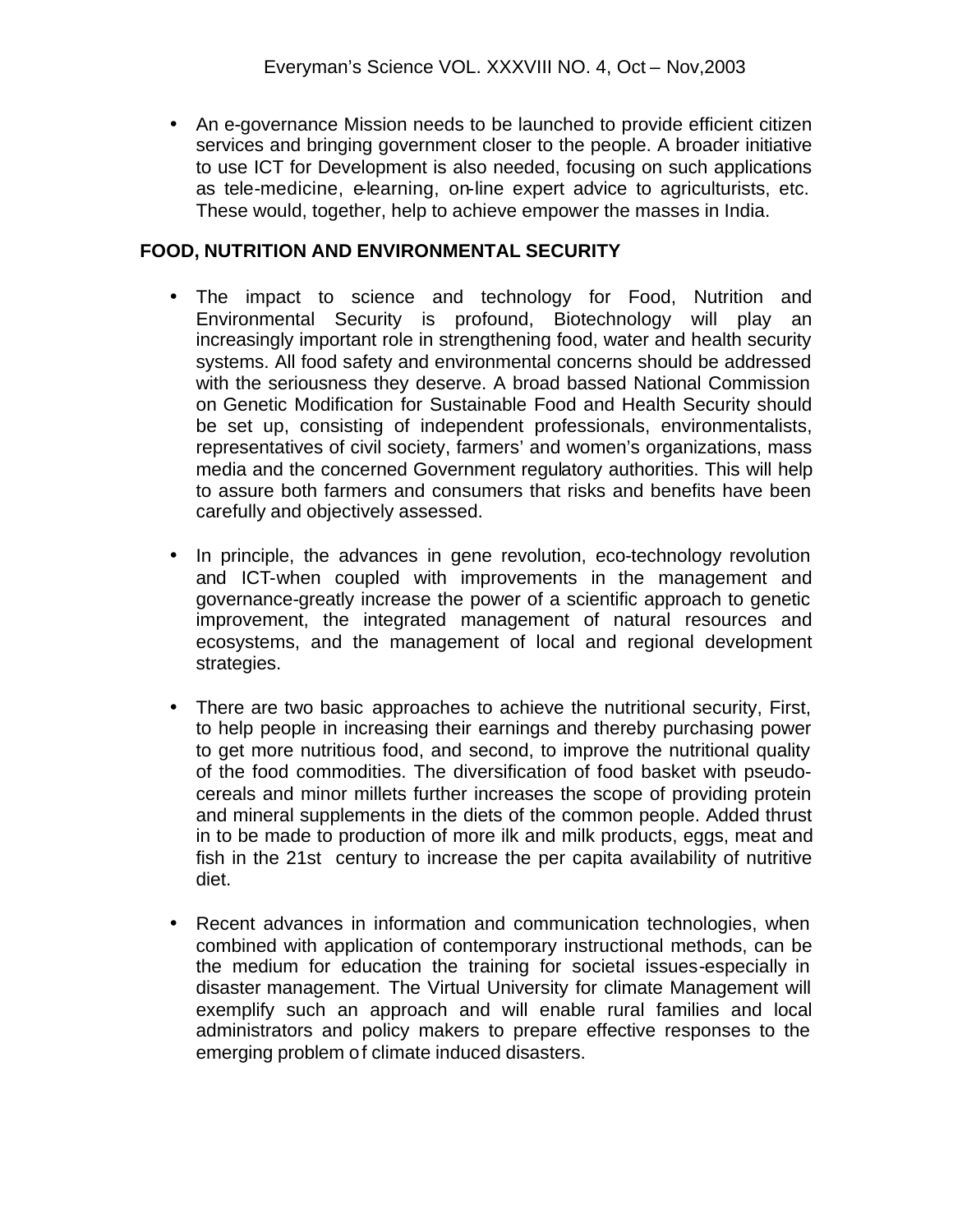• A more comprehensive analysis of the spatial variation in natural resources, environmental and economic conditions that impact food and environmental security are called for. A good spatial database of the natural resources of the whole country needs to be created and updated reqularly. The analysis can provide useful insights into policy directions for food, nutrition and environmental security preparedness and actions called for.

#### **MEDICINE AND IMMUNISATION**

- Molecular tools available with the researchers today give them immense power to alter every aspect of life on earth. The digital and genetic revolution together will completely redefine the meaning of health and transform disease management in the 21st century. Basic scientific discoveries will have to be translated into new therapies, vaccines and diagnostic tests meaning new medicine. Research activities will have to be focused around appropriate drags and treatments for individual ailments, which ultimately would lead to what has been called personalized medicine.
- Concrete scientific and clinical data needs to be collected to support comprehensive study of the pathogenesis of diabetes and its complications among Indians. In this light , even as scientific studies can proceed, prospects of launching a very successful prevention programme for diabetes and its complication (CAD) needs to be initiated.
- State of the art technology is now available for vaccines including use of synthetic peptide as immunogens, DNA vaccines, and plant bassed vaccines in addition to the traditional live attenuated vaccines and inactivated and pure vaccine antigens. While these technologies may deliver viable vaccines against tuberculosis, HIV and malaria against which traditional approaches have had less success, the greater challenge in the immediate future is to deliver potent, long lasting vaccines , those currently available current EPI vaccines, hepatitis B and Hib conjugate, or likely to be available in the next 5 to 7 years-pneumococcal conjugate and rotavirus vaccines.
- With advances in vaccine related science and technologies, a number of new vaccines are likely to become available in the next decade. Public health policy makers will have to make tough choices among vaccines and between vaccination with other health programs. Increasing attention needs to be devoted to developing institutional capacity and interest in health economics and build interdisciplinary groups in the country with the goal of facilitating evidence based decision making.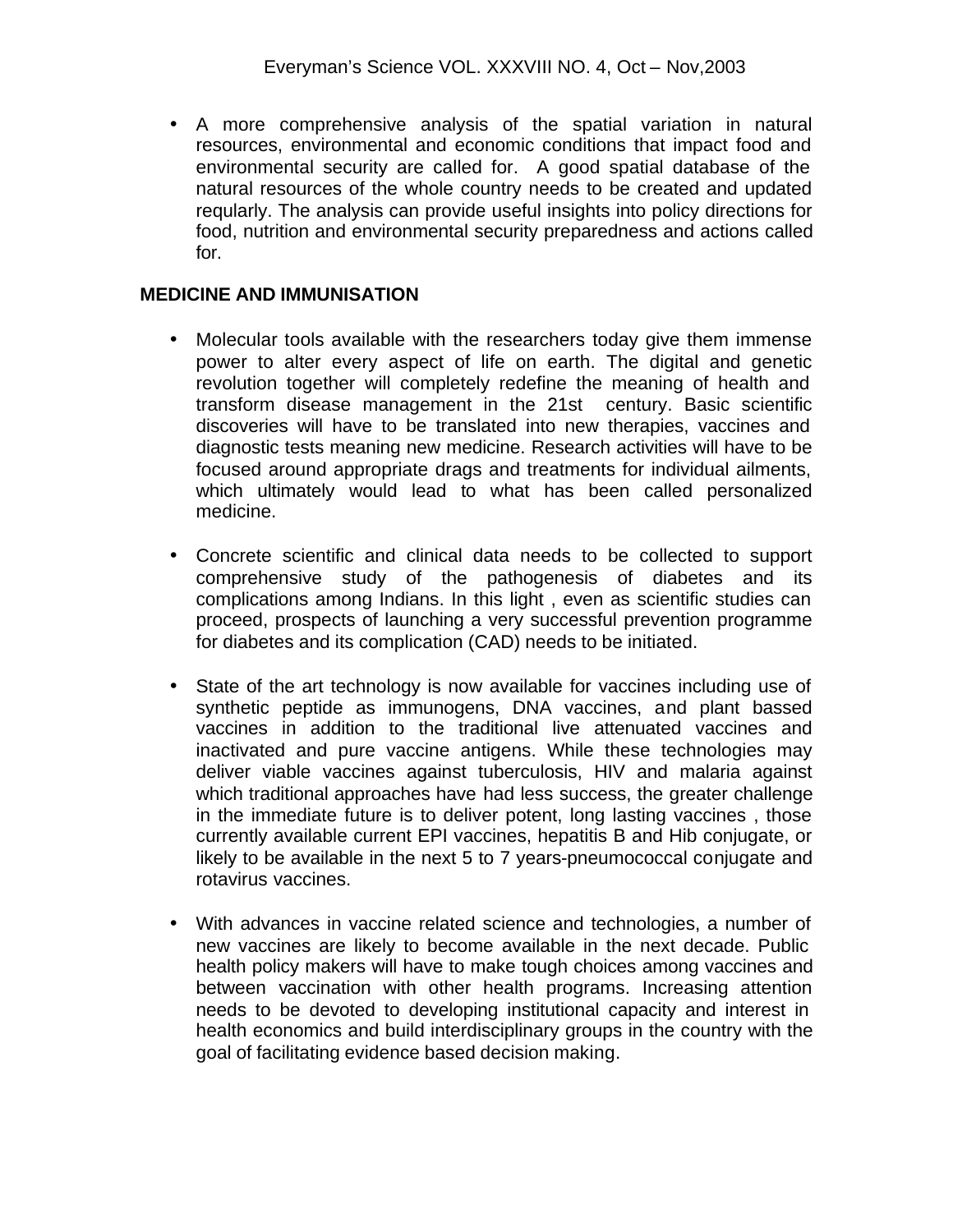# **SPACE**

- A common recommendation emerged to have global cooperation in monitoring the changes in the Earth's environment as a top priority for all space faring agencies.
- The need for a creation of an international space force for safeguarding the assets in space could be looked into.

# **UNIVERSITY EDUCTION**

- It has to be realized that it is quality higher education and research in science that will provide the critical mass of skilled scientists and technologists in the country. There is a need to establish closer links between national research institutions and universities to give science education and research in universities a new dimension.
- Universities lack financial muscle to bring quality into their education and research. Innovative methods to financially sustain the education system need to be worked out. Strategies or financing higher education must receive utmost and efforts need to be made to work out a comprehensive national plan for this.

# **SCIENCE FOR SCHOOL CHILDREN**

- Children must be exposed to the scientific temper and local-level Science for School Children meets be organized. The session must bring children and scientists together and provide an opportunity for children to enquire and question and for scientists to explain and make aware.
- The Indian Science Congress must be used as the opportunity to bring children to the same platform as professional scientists and give them an opportunity to learn and interact.

# **LEADERSHIP AND INNOVATION**

• A four point agenda for innovation was called for to ensure that science and technology is effectively used as a multi pronged tool for leveraging competitiveness and imbibing quality. Firstly, there is a need for Government and Industry to invest more in R & D in prioritized sectors. Secondly, there is a need for closer interaction between the Industry and R & D institutions to market innovative products of new technologies. Thirdly, there has to be increased interaction between Industry and Academia for thrusted R & D in new areas, and finally, there has to be a sense of quality imbided in our manufacturing and productionisation.